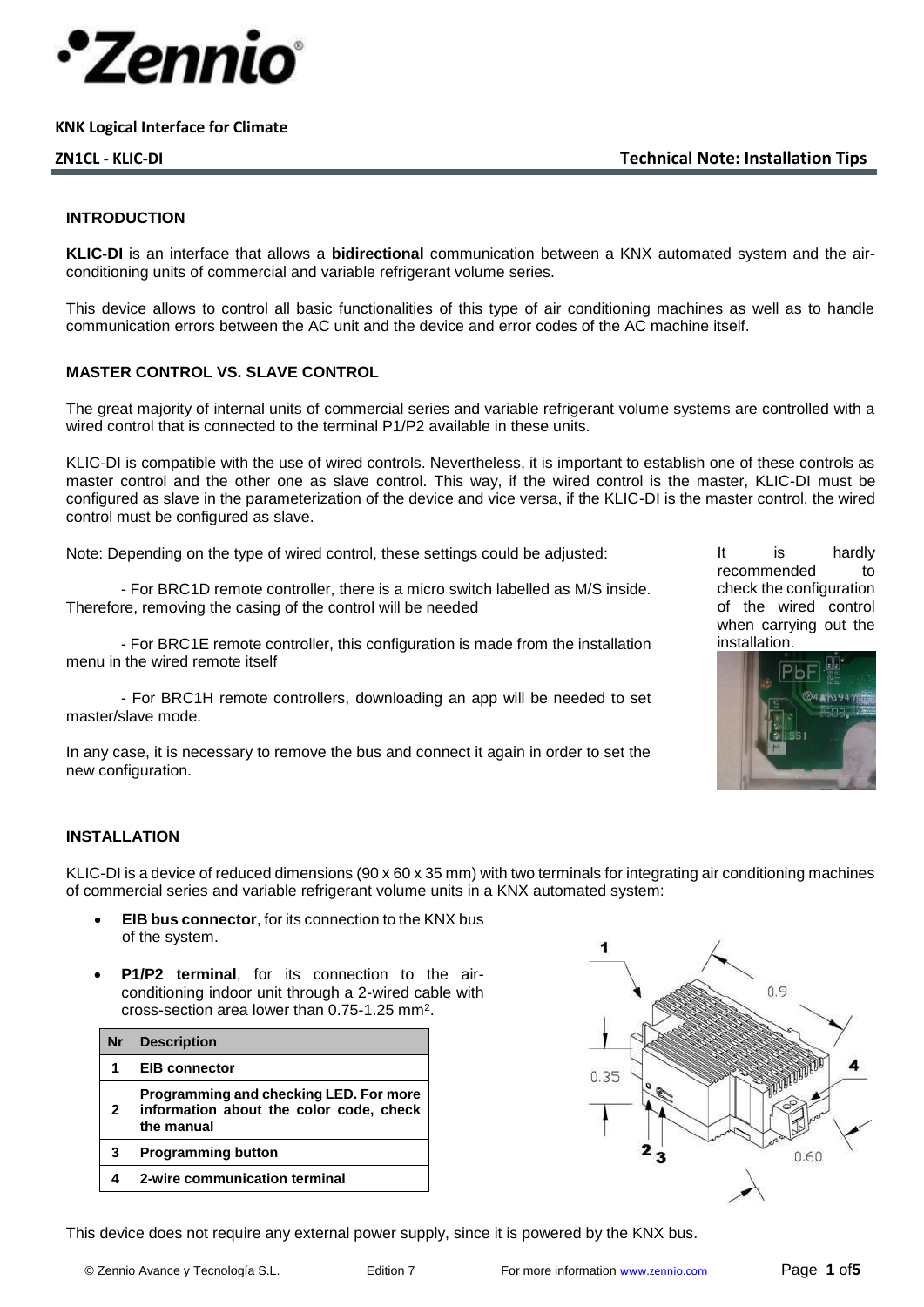

# **ZN1CL - KLIC-DI Technical Note: Installation Tips**

To install the KLIC-DI, the device must be connected to the KNX bus through the EIB connector in the same way as any other KNX devices.

On the other hand, to connect the device KLIC-DI to the air-conditioning indoor unit, the terminal P1/P2 located in the PCB of the AC unit must be connected to terminal P1/P2 located at one side of the KLIC-DI (this connector is included as accessory with the device).

If a wired control is included in the installation, the device KLIC-DI can be also connected to the terminal P1/P2 of the wired control itself.

In order to locate the terminal P1/P2 in the PCB of the wired control, remove the casing that covers the control and look for the terminals labelled as P/P1 and N/P2.





**Important note**: Do not wire KLIC-DI to the air conditioning unit until Daikin installers conclude the commissioning of the VRV installation.

## **CONNECTIONS DIAGRAMS**

## **KLIC-DI (master, without wired control in the bus):**



**Note**: Each KLIC-DI is able to control **only one** indoor unit.

It is not possible to connect several indoor units in series to be controlled with KLIC-DI.

## **KLIC-DI (master/slave) + Wired control (slave/master):**



| <b>Legend Connection Diagrams</b> |                                                                                 |  |
|-----------------------------------|---------------------------------------------------------------------------------|--|
| А                                 | $KLIC - DI$                                                                     |  |
| R                                 | Wired control                                                                   |  |
| r                                 | Indoor unit                                                                     |  |
| P1-P2                             | Connection bus                                                                  |  |
| $1 - 2$                           | Zennio connection terminal                                                      |  |
| $\ast$                            | The wired control must work<br>as slave when KLIC-DLis<br>master and vice versa |  |

**Note:** The infrared remote controllers **BRC7\*** y **BRC4\*** can only work as SLAVE. In case that any of these remote controllers are installed, KLIC-DI should be configured as MASTER.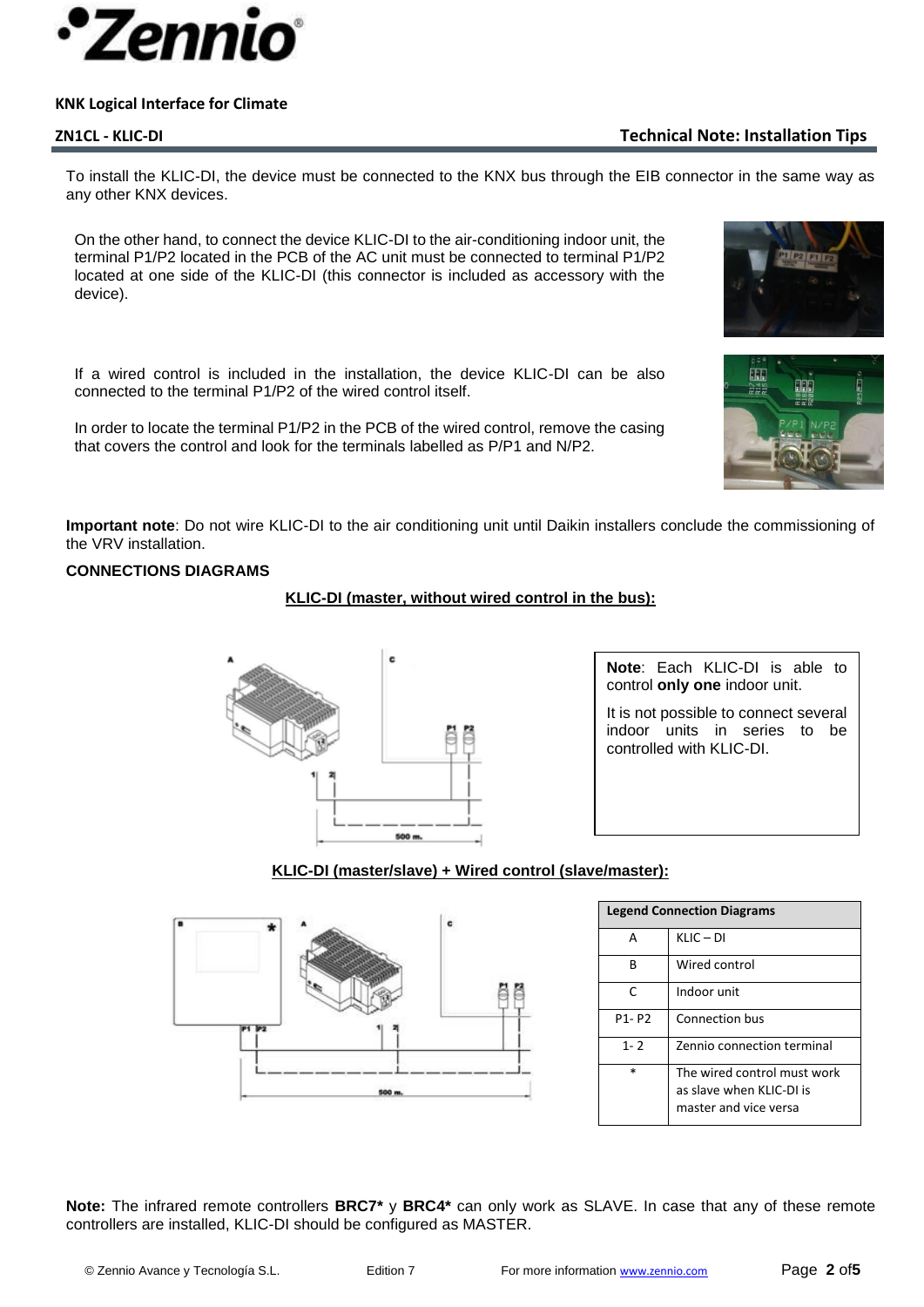

Once the device is powered from the KNX bus, the physical address and the corresponding application program KLIC-DI can be downloaded.

# **SPECIAL INSTALLATION CASES**

# **Variable Refrigerant Volume system without Heat Recovery Unit**



## **3-pipes Variable refrigerant volume system with Heat recovery unit**

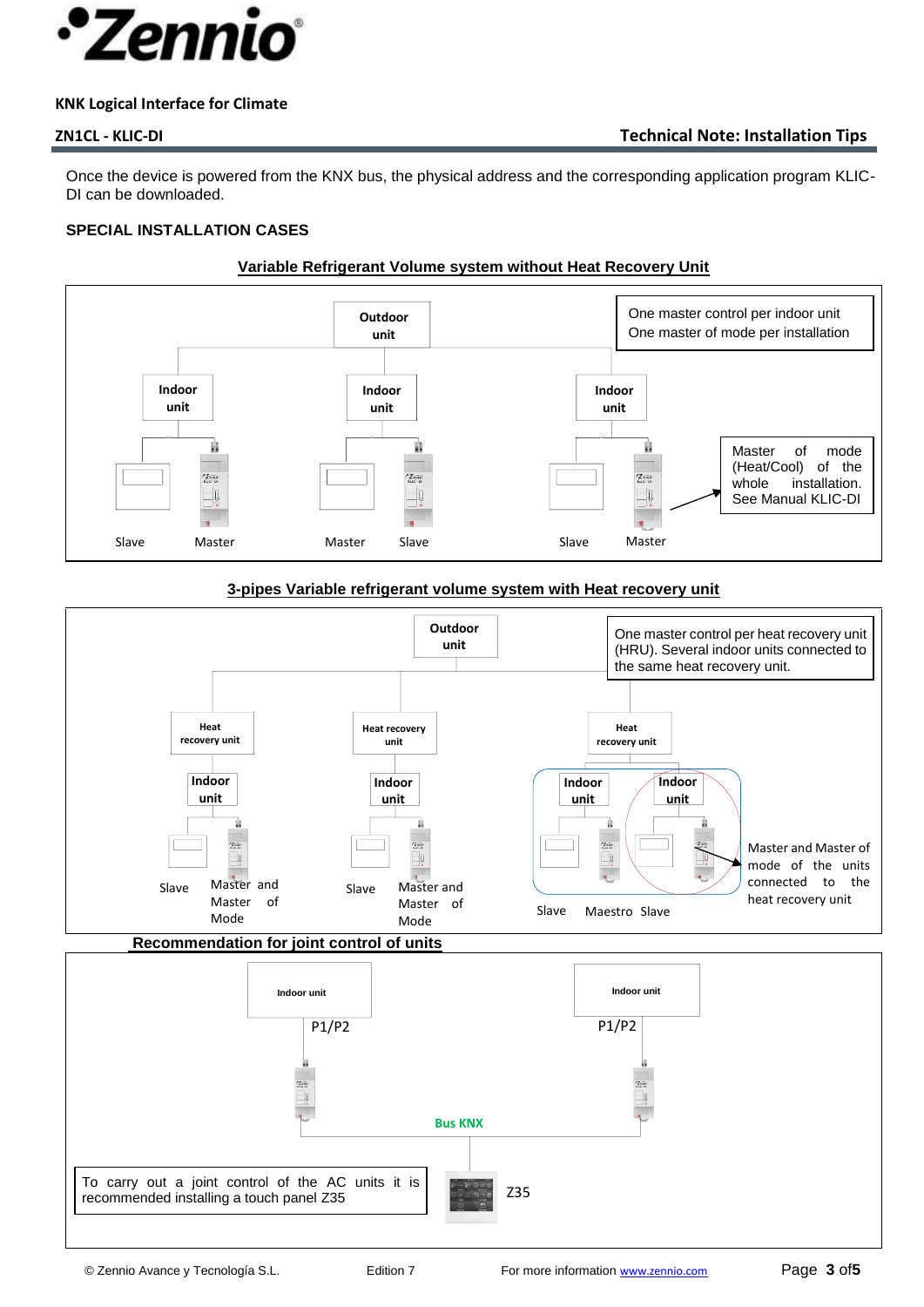

#### **CENTRALISED CONTROL OF AC UNITS**

KLIC-DI can be used with a Daikin centralised control provided that the latter is only used for monitoring. In case that Daikin centralised control is used as a controller of the Daikin system, there might be incompatibilities.

## **AIR TEMPERATURE REGULATION – AC UNIT FUNCTIONING**

Air conditioning units carry out a regulation of the airflow temperature according to the setpoint temperature they receive and a reference temperature, which is measured by a temperature probe in the air conditioning system. In AC systems, this reference temperature is provided by the **internal temperature probe of the indoor unit**, the **temperature probe of the wired remote** or a **temperature probe connected to the indoor unit** (placed in the room).

**Note:** It is not recommended to perform a thermostatic control to switch on/off of the AC unit. It influences negatively over its operation.

Thanks to **KLIC-DI**, a **temperature received from KNX bus** can also be used as reference temperature instead of the temperature probe of the wired remote controller. The installer must select the wired remote controller as reference temperature and KLIC-DI as master.

Thus, the possible reference temperatures are:



When considering the reference temperature, it will be needed to set the mode of the AC unit, choosing the corresponding option:

- Mode 20 2-01: The machine takes as reference a combination between the external temperature probe (wired remote controller or KNX temperature probe) and the internal temperature probe of the unit.
- Mode 20 2-02: Solely the internal temperature probe of the unit is considered as reference.
- Mode 20 2-03: Solely the external temperature probe is considered as reference.

NOTE: Some Daikin units may not count with all those modes. Please, contact the technician to verify that the mode settings are correct.

In mode 20 2-01, the combination between the external temperature probe and the internal temperature probe of the unit will be made as follows:

#### • **Indoor unit in cooling mode**

When the **real temperature is lower than the setpoint and it rises** above it (due to an external heating process), the regulation is performed considering:

- The temperature probe of the indoor unit, UP TO 1<sup>o</sup>C below the setpoint.
- The external temperature probe, FROM 1<sup>o</sup>C below the setpoint TO 1<sup>o</sup>C above the setpoint.
- The temperature probe of the indoor unit, 1°C ABOVE the setpoint.

When the **real temperature is higher than the setpoint and it drops** below it, the reference temperature is: